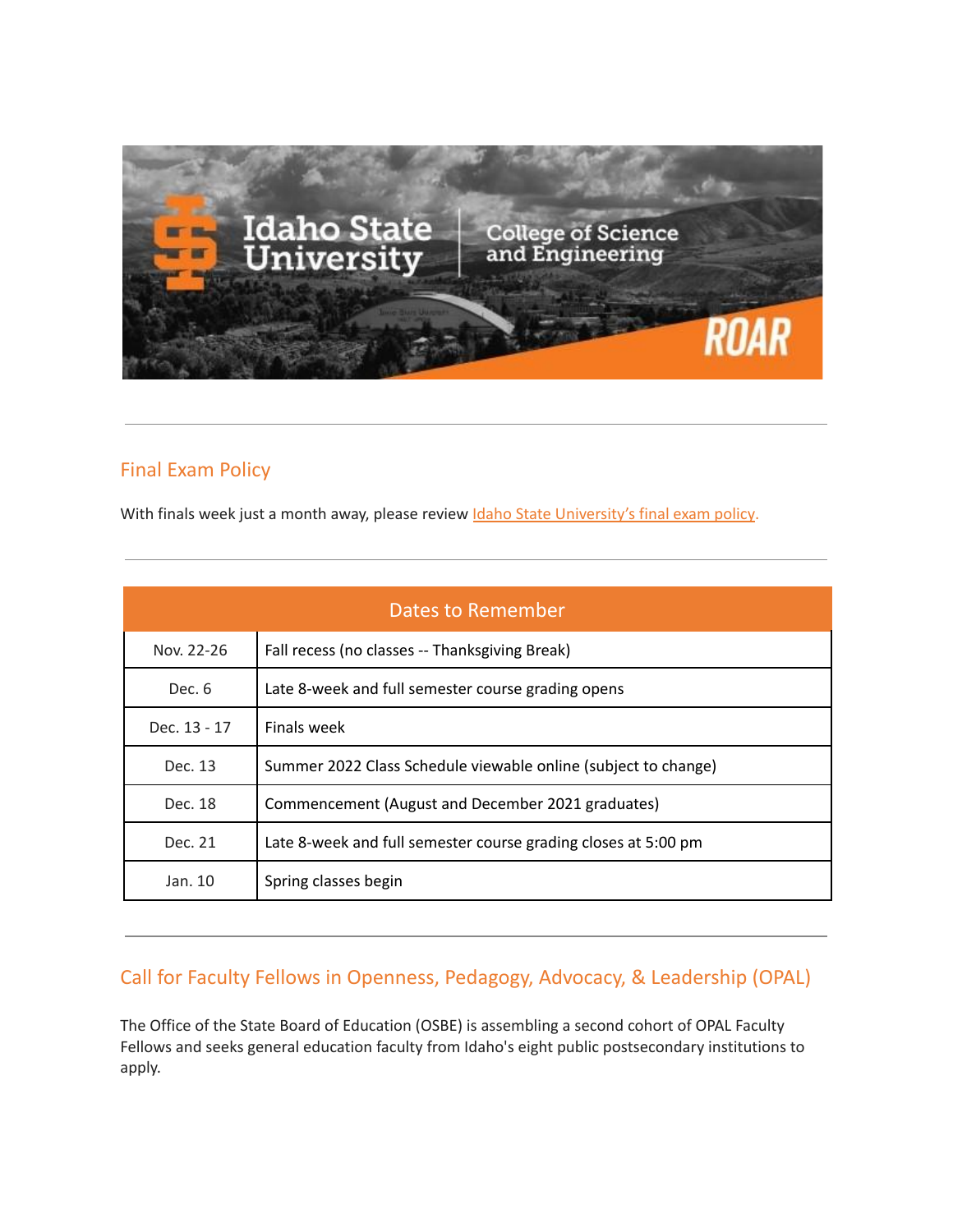The OPAL Program supports three faculty teams across two years as they learn about, critically evaluate, collaboratively (re)develop, and even teach with Open Educational Resources (OER)—teaching, learning, and research materials that reside in the public domain or have been released under an intellectual property license, such as a Creative Commons license, that permits free use and repurposing by others. The goal of the program is to develop faculty leaders in open and digital education.

To apply, complete the [Google](https://docs.google.com/forms/d/e/1FAIpQLSci-_iMXhgEscstL_pnLQh6c0H5uvMMfkYuqKFtebY7YY31nQ/viewform?usp=sf_link) Form and upload your current CV by Nov. 26.

For more info about the fellowship, visit [idaho.pressbooks.pub/opal/front-matter/overview.](https://idaho.pressbooks.pub/opal/front-matter/overview/)

#### Faculty Input Sought on ISU's General Ed Program

The General Education Requirements Committee (GERC) is nearing the end of the review cycle of the General [Education](http://coursecat.isu.edu/undergraduate/academicinformation/generaleducation/) program. The eight completed Objective Review Committee reports are available on GERC's Course & Program [Assessment](https://www.isu.edu/gerc/course--program-assessment-process/) webpage (expand the Objective Review Schedule tab at the bottom of that webpage). Objective 9, Cultural Diversity, is scheduled for an objective review in Spring, 2022. With the completion of all objective reviews, GERC will conduct an overall review/assessment of our General Education program in 2022-2023. This is an opportune time to evaluate the success of the program in serving the critical mission of general education, and in the spirit of continuous improvement, consider how we would like to move forward.

Thirty credits are required in Objectives 1 through 6 by Idaho State Board of Education Policy III.N. Institutions are required to offer 36 credits of General Education, with the remaining six credits offered as institutionally designated credits (our Objectives 7 or 8, and 9).

If you have questions, concerns, or opinions about the direction, focus, or form of our General Education program, please contact Benjamin Crosby (Representing: Biosciences/Chemistry/Geosciences, [crosby@isu.edu](mailto:crosby@isu.edu)) and DeWayne Derryberry (Representing: Math/Engr/Physics/ComputerScience, [dewaynederryberry@isu.edu](mailto:dewaynederryberry@isu.edu)) by December 17, 2021. The preliminary information gathered now will be used in designing a survey that will be sent to all faculty prior to the overall review of our General Education program in 2022-2023. If you prefer to provide feedback anonymously, you can email your responses to gercmail@isu.edu, which goes to GERC's administrative assistant, not GERC members.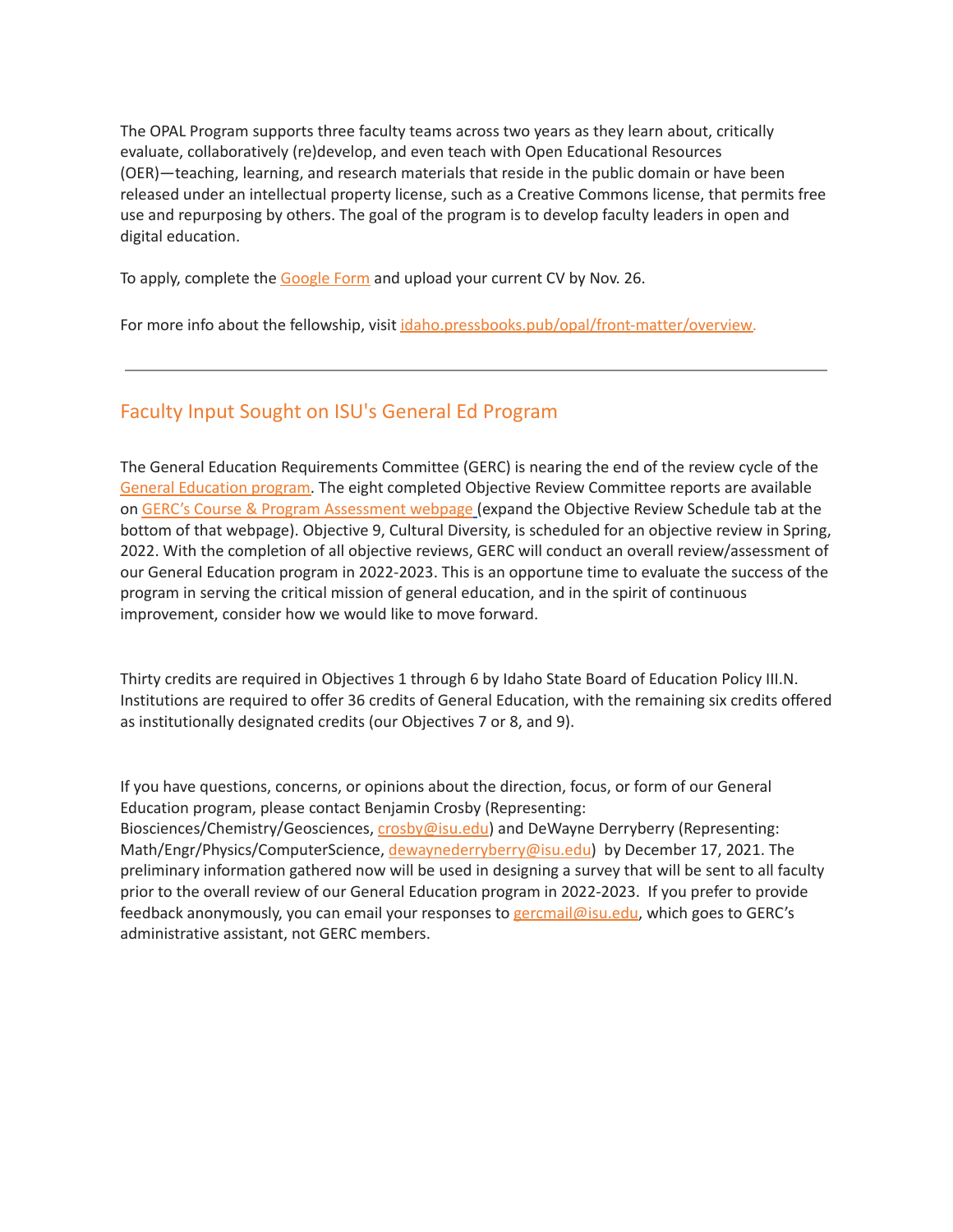#### CoSE in the News

HERC Grant Funds [Undergraduate](https://www.isu.edu/news/2021-fall/herc-grant-funds-undergraduate-robotics-research-at-idaho-state-university.html) Robotics Research at Idaho State University

Idaho State University [Paleontologist's](https://www.isu.edu/news/2021-fall/idaho-state-university-paleontologists-fossil-finds-shed-light-on-life-after-permian-mass-extinction.html) Fossil Finds Shed Light on Life after Permian Mass Extinction

October Career Path Intern of the Month is Bailey [Vahsholtz](https://www.isu.edu/news/2021-fall/october-career-path-intern-of-the-month-is-bailey-vahsholtz.html)

### Help Us Share Your Accomplishments!

The outstanding faculty, staff, and students in our college achieve many notable research and professional accomplishments. In addition, our departments regularly have newsworthy advancements. We want to make sure those stories are shared publicly. Here are a few ways you can provide a news tip to help get the word out.

- 1. Use this Story [Submission](https://www.isu.edu/news/story-form/) Form to send your news tip to the Office of Marketing and Communications.
- 2. Send an email to Logan McDougall ([loganmcdougall@isu.edu](mailto:loganmcdougall@isu.edu)) with a brief description of the news to be shared.
- 3. You are always welcome to create a draft story and submit it via the Story [Submission](https://www.isu.edu/news/story-form/) Form or sent it to Logan. The Office of Marketing and Communications and Logan will coordinate to get the story finalized and distributed to the media outlets/platforms that will best tell the story.

# Congrats, Dr. Leslie Kerby!

Dr. Kerby was honored as one of the Be a [Bengal](https://www.isu.edu/news/2021-fall/october-be-a-bengal-winners.html) award winners for October. To nominate a faculty or staff member for the award, visit *isu.edu/beabengal*.

## Upcoming Events in the College of Science and Engineering

For a complete list of CoSE events, check out the College Event [Calendar](https://isu.edu/cse/calendar/) and click an event to get more details. Updates can also be found on [Facebook](https://www.facebook.com/IdahoStateUCoSE), [Twitter](https://twitter.com/IdahoStateUCoSE), and [Instagram.](https://www.instagram.com/idahostateucose/) To add events to the calendar, please contact the administrative assistant in your department. The university-wide calendar of events is available [here](https://www.isu.edu/calendar/).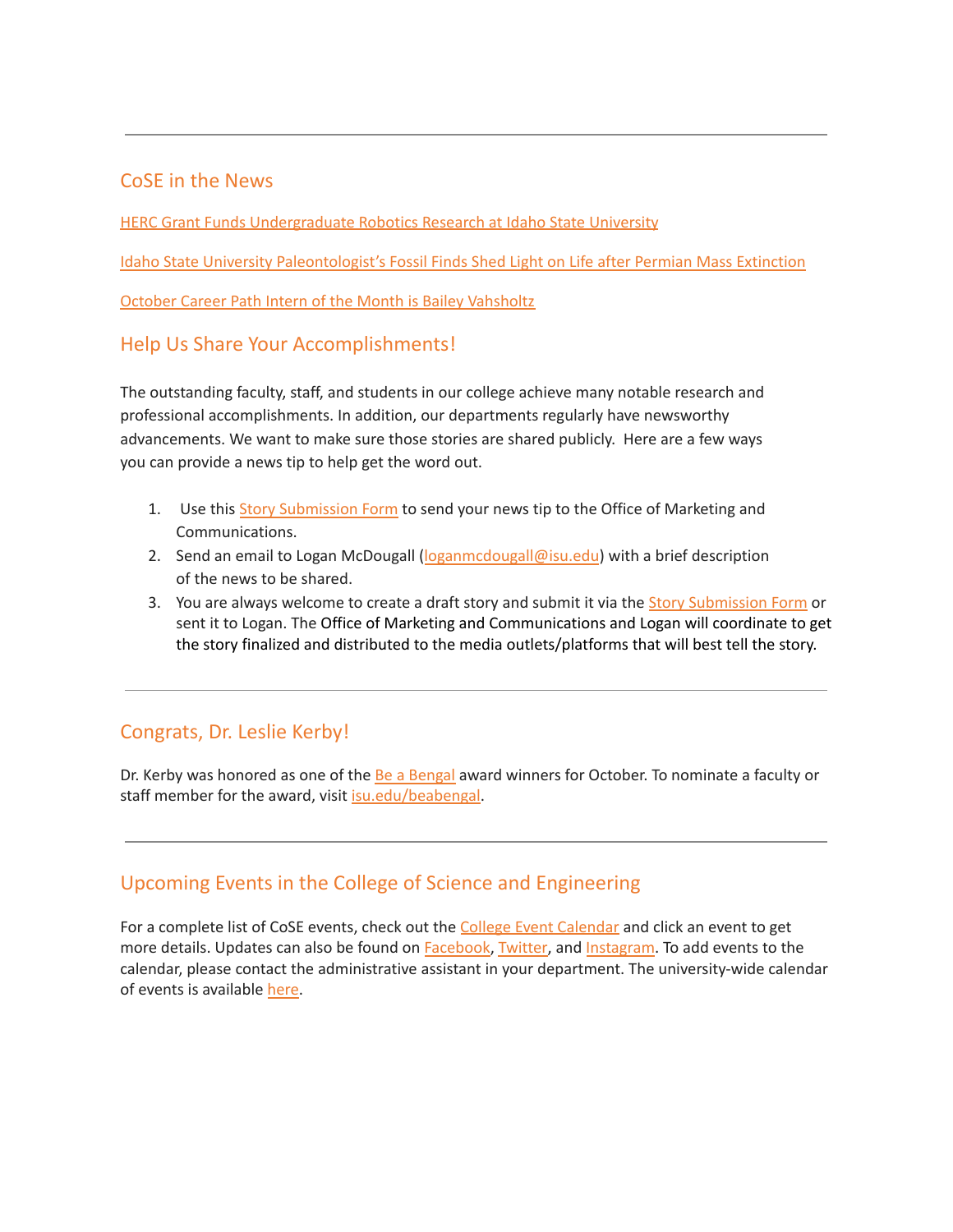| Nov. 14 - 20, 2021 |                                        |                                                |  |  |  |
|--------------------|----------------------------------------|------------------------------------------------|--|--|--|
|                    |                                        |                                                |  |  |  |
| Department/Program | Event                                  | <b>Details</b>                                 |  |  |  |
| Geosciences        | Colloquium:<br>Department Thanksgiving | Wed, November 17<br>$4pm-5pm$<br><b>PS 220</b> |  |  |  |
| Biology            | Seminar: Dr. Acer VanWallendael        | Thu, November 18<br>$4pm-5pm$<br>LC 10         |  |  |  |

| Nov. 21-27, 2021   |                    |                |  |  |  |
|--------------------|--------------------|----------------|--|--|--|
|                    |                    |                |  |  |  |
| Department/Program | Event              | <b>Details</b> |  |  |  |
|                    | <b>Fall Recess</b> |                |  |  |  |

| Nov. 28-Dec. 4, 2021 |                                                                         |                                                                   |  |  |  |
|----------------------|-------------------------------------------------------------------------|-------------------------------------------------------------------|--|--|--|
| Department/Program   | Event                                                                   | <b>Details</b>                                                    |  |  |  |
| Geosciences          | Colloquium:<br>Donald Penman<br>Utah State University                   | Wed, December 1,<br>$4 \text{pm} - 5 \text{pm}$<br><b>PSC 144</b> |  |  |  |
| Biology              | <b>BLT Lunch Discussion:</b><br>How to teach vocab through<br>morphemes | Fri, December 3<br>$12:30$ pm $-1:30$ pm<br>Location is TBA       |  |  |  |